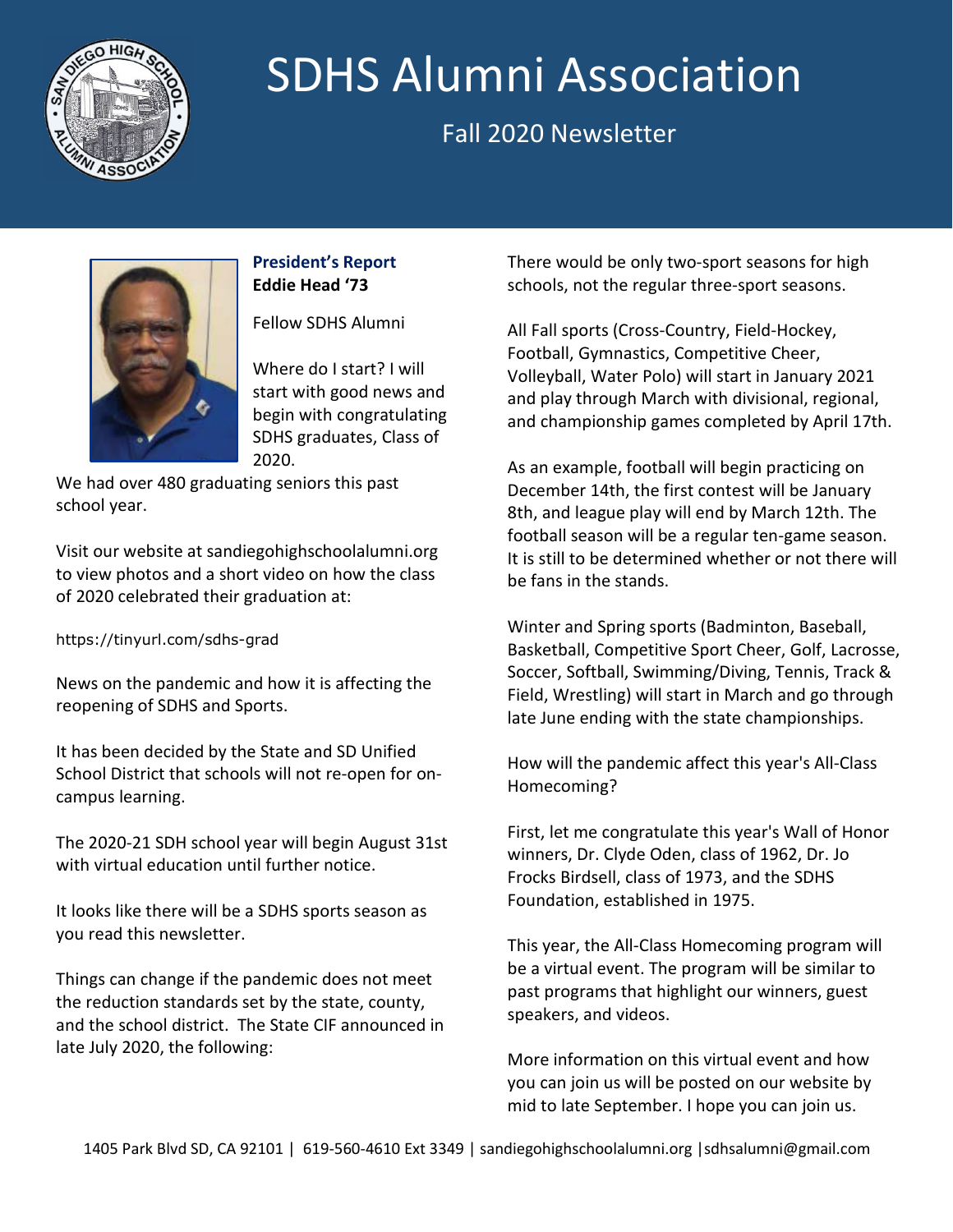#### NEWSLETTER SPRING 2020 PAGE | **2**

Before I close, I would also like to welcome Paul Hyde, class of 83, as our newest board member. Paul joined the board in February of this year.

A special thanks to your Board of Directors for their efforts and cooperation during this pandemic, without them, your SDHS Alumni Association would not be running as smoothly and going in the same direction.

Special thanks to Itzel Gonzalez and Andrea Serra, our office staff, and Ron Scott, our Webmaster, for doing some work from their homes to keep the Alumni Association going.

As always, I would like to Thank You, the members of the SDHS Alumni Association, for your support of SDHS and its students.

Eddie Head '73 SDHS Alumni Assoc. President



## **Membership Committee Gaspar Luna Oliveira '68**

Membership Committee Chair

Hello Cavers! I want to thank each and every one of you that has renewed your Alumni Association Membership this year.

On behalf of your Alumni Association, please accept my sincere thanks for your continued support.

Your commitment to help us serve our Cavers Community (e.g., the graduates of the 20th and 21st Century...our Alumni) is greatly appreciated. Also, I want to thank all of the Cavers that have become new Members in 2020. Welcome to your Alumni Association family!

We hope that we meet your expectations as we do our best to keep our Cavers Community informed about the latest San Diego High School activities and developments that may be of interest to you.

In addition, we are grateful for the many donations that we have received in 2020 to help us continue to meet our budget needs (e.g., printing and mailing of the Alumni Association Newsletter). Your generosity is tremendous... thank you!

I regret that we were not able to have our Annual "Cavers at the Padres" game this Summer. The 2020 Baseball Season was affected by the Coronavirus Pandemic and all public attendance games were cancelled.

We are hoping that things will improve in the future and we can all plan to attend a Padres game in the Summer 2021.

Lastly, if you have not yet renewed your Membership, we hope you will rejoin soon - we need your energy, participation, and Caver Spirit!

You can sign up online or you can contact the Office. If you have any questions or would like to make a suggestion as to how we can improve our services to you, please send me an email at: gasparlunaoliveira@ gmail.com

Or call/text me at (619) 548-4793. I will do my best to respond as promptly as possible.

My friends, please stay safe and healthy. Go **Cavers!!!** 

Gaspar Luna Oliveira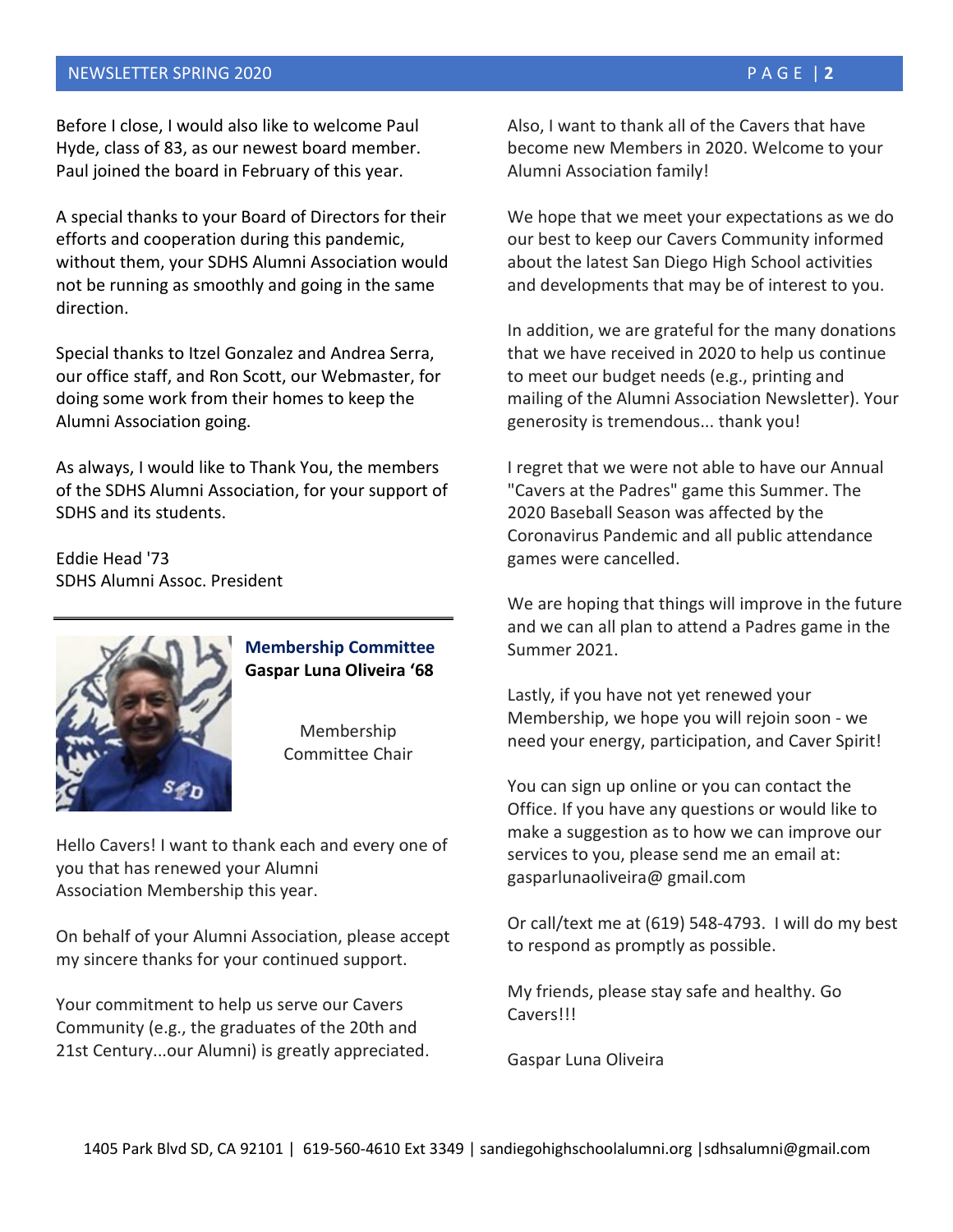### **WALL OF HONOR 2020**

This year's Wall of Honor winners

#### SAN DIEGO HIGH SCHOOL FOUNDATION, INC – ESTABLISHED IN 1992



The SDHS Foundation, Inc. was created in order to establish a charitable I.R.S. 501 (c) 3 tax deductible entity in 1992. Prior to 1992, SDHS lent enthusiastic support to the school mainly through the Alumni Association.

A group of 15 people, led by Daryl Ferguson, started to work together to establish this entity, independent of the Alumni Association, in order to enhance future funding opportunities under the 501 (c) 3 status.

Dick Jackson became the initial President and with the support of many others,

William Fiss, Edward Ott, Oliver Belzer (Treasurer), Herb Ybarra, Captain Paul Hartby (liason to Hoover Hgh School) -to name just a few, were able to establish an amazing network of supporters.

In the 28 years of its existence, The SDHS Foundation, Inc. has been able to generate approximately \$4.1 million in alumni and supporter contributions/donations for Scholarships, Clubs and Organizations!

Qualifying students in the past 4 years alone have benefited by the issuance of over \$100,000 yearly in scholarships. Board of Trustee member, Karen deLauier, committee chairperson and with her committee's assistance, puts in countless hours coordinating the distribution, collection and review of applications to ALL SDHS seniors.

This current school year 52 new scholarships were issued as well as approximately two dozen renewable scholarships were processed for prior recipients that were successfully continuing with their college education.

There are many clubs and organizations and many, organized athletics taking place on campus. We are proud to provide between \$35-45,000 in finacial support to these groups.

Among the athletic groupings, many of them co-ed, are football, badminton, basketball, lacrosse, track and field, wrestling, and tennis. SDHS also sponsors music/choir, drama/theater, culinary, ASB, Special Education, Jr. ROTC and many of these groups have come to The Foundation for financial assistance.

The SDHS Foundation, Inc. thanks all past and present supporters for their continuing contributions.

Currently, the following persons serve on the Board of trustees: Officers are Ernestine Rae Riner (President), Stan Murphy (Vice President), Klaus Mendenhall (Treasurer), Barbara Nedd (Secretary) and Trustees Shirley Knox, Edward Ott, Larry Sand, Carolyn Sharp, Joni Walker, Karen deLaurier and Frank Stephens.

Continued on Page 8

.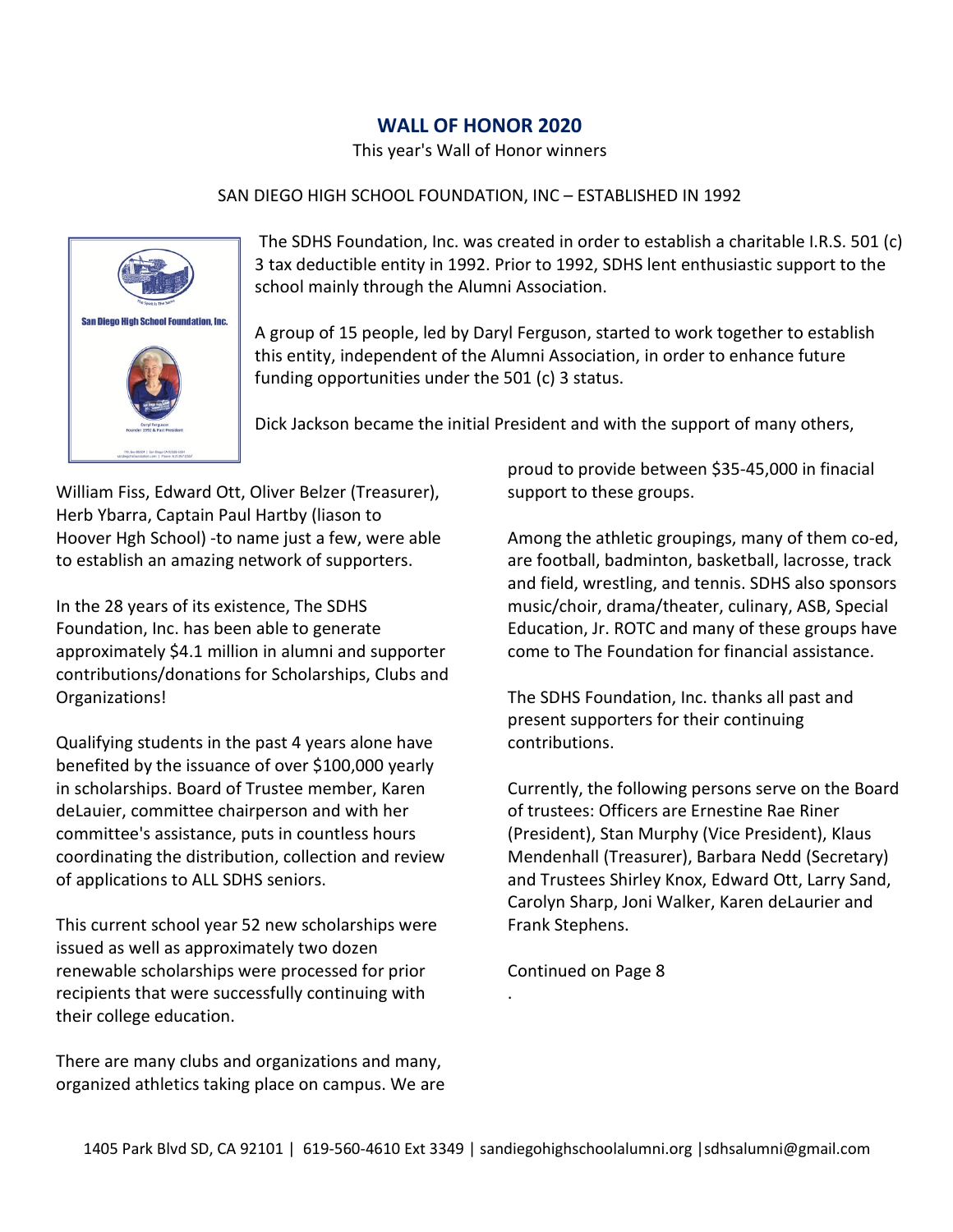### **WALL OF HONOR 2020**

This year's Wall of Honor winners

Ed.D Jo Frocks Birdsell, class of 1973



History of leadership and service throughout undergraduate years:

- Concert Band
- Marching Band
- Badminton Team
- Editor-in-Chief "The Russ"

Participation in activities that support the mission of the SDHS AA:

- Volunteer, Blind Students Union
- Volunteer, UPLIFT, Urban People Living in Faith and Trust

• American Blood Bank, 10 Gallon Club Leadership in community activities:

- She has been a Keynote Speaker, League of United Latin American Citizens
- President, Delta Kappa Gamma, Gamma Omicron Chapter
- Area Director, Delta Kappa Gamma

Significant accomplishments in local, state, national or international professional organizations and/or public service:

- Director of Bilingual Education, Chula Vista Elementary School District
- Consultant, California State Leadership Academy
- Principal, National School District
- Dean of Education, Point Loma Nazarene University
- Consultant, California Commission on Teaching Credentialing
- Chair, Department of Educational Administration, National University
- Co-Chair, Department of Teacher Education, National University
- Interim Assistant Provost, National University
- Statewide Coordinator of Clinical Practice, National University
- Chair, Independent California Colleges and Universities Council on the Education of Teachers

Other notable qualifications:

- B.A., San Diego State University
- California Bilingual/Bicultural Teaching Credential
- M.A., Educational Administration, National University
- Ed Specialist degree , Point Loma Nazarene University
- California Administrative Credential
- Ed.D., Northern Arizona University Interests:
	- Reading, Music, Needlework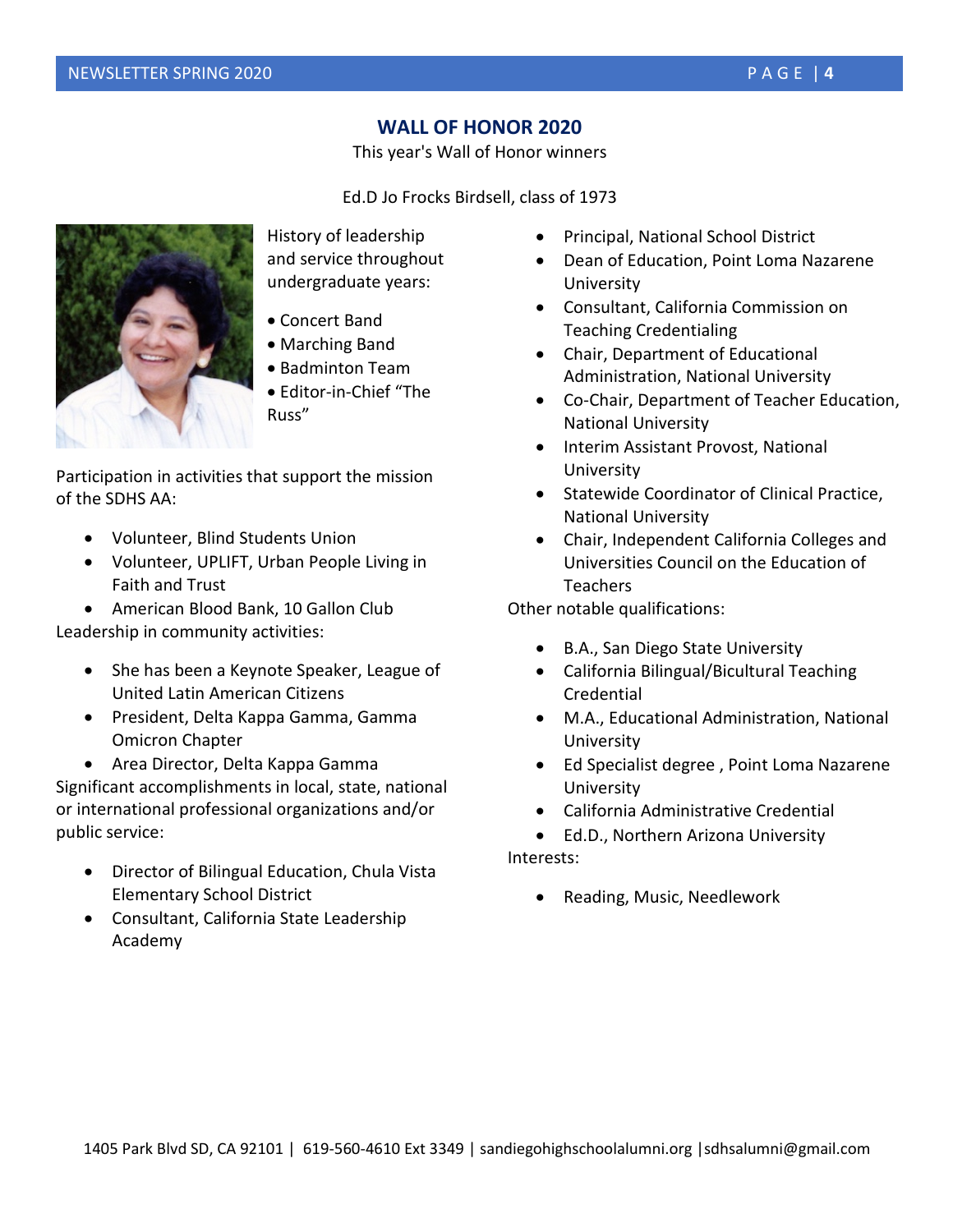#### **WALL OF HONOR 2020**

This year's Wall of Honor winners

Dr. Clyde Oden class of 62



Dr Oden was co-captain of the Track team in his senior year.

He was one of the few athletes to earn a Variety letter in Cross Country all three years.

He was named by SDHS as "Man of the Year" in April 1962.attended San Diego State University before transferring to University of California, Berkeley.

He was elected president of the student body, School of optometry.

He was elected president of Kappa Alpha Psi Fraternity. earning master's degrees in public health, Optometry and Business Administration

He has supported efforts to create the SDHS homecoming program, with his advice and options.

He has been the strongest spiritual leader of the class of 1962.

Clyde has often kept us informed of our brothers and sisters when they have had serious health issues, encouraging all of us to support them.

He is the minister of choice for our Funerals

He has always been community focused on concern for poor, underserved and disenfranchised in communities of color.

His work included serving with the RAND Corporation, as Co-Chairman Community Advisory Board on HIV/AIDS Project.

Married to US Congresswoman Barbara Lee Oden. They are both committed to serving the needs of their communities and Nation, seeking justice and equality for all of us.

He was John Doogan's pastor at the AME Bryant temple, he has his spiritual and inspirational religious leader, as he was for my fellow parishioners , a true God sent.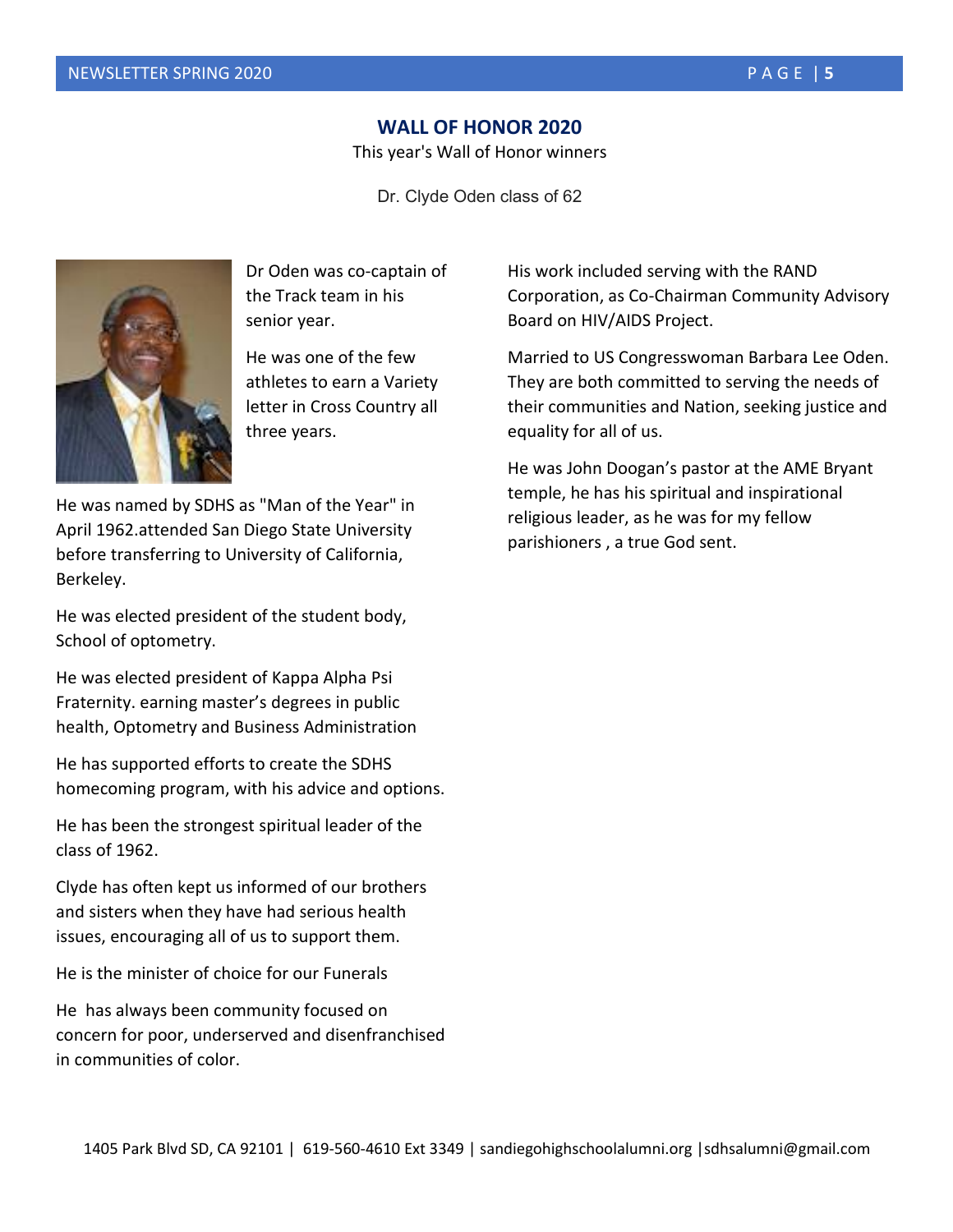

**Gone But Not Forgotten**

| Name                    | Yr   | DOD       |
|-------------------------|------|-----------|
| Marie Kent Anderson     | 1964 | 7/8/2029  |
| Marjorie Grapes Skinner | 1928 | 3/8/2020  |
| Earl Langguth           | 1945 | 5/31/2018 |
| Eleanor Alzona          |      |           |
| Constable               | 1953 | 8/6/2020  |
| <b>Robert Tellez</b>    | 1953 | 2020      |
| Mark Anthony Cabrera    | 1957 | 9/26/2019 |
| <b>Michael Cardenas</b> | 1966 | 4/26/2020 |
| <b>Jerry Eucce</b>      | 1964 | 1/1/2020  |
| Margo D. Blanco         | 1957 |           |
| Vito A. Busalacchi      | 1957 |           |
| David M. Chavez         | 1957 |           |
| Ida B. Culpan           | 1957 |           |
| Virginia Ann Curry      | 1957 |           |
| Donald A. Diestel       | 1957 |           |
| E. Annette Dryden       | 1957 |           |
| Gordon A. Glazier       | 1957 |           |
| Victoria S. Gonzales    | 1957 |           |
| Lula Annette Johnson    | 1957 |           |
| <b>Cleveland Jones</b>  | 1957 |           |
| Jeanne T. Kay           | 1957 |           |
| Paul S. Kennerly        | 1957 |           |
| Carol E. Levy           | 1957 |           |
| Delia L. Lopez          | 1957 |           |
| Angela Martinez         | 1957 |           |
| Joan E. Mayo            | 1957 |           |

| June E. Mayo                  | 1957 |            |
|-------------------------------|------|------------|
| Art N. Paley                  | 1957 |            |
| Ellen C. Pedersen             | 1957 |            |
| Carlyn W. Rosser              | 1957 |            |
| G. Lucille Salcedo            | 1957 |            |
| Carole L. Stubbs              | 1957 |            |
| Richard D. Thu                | 1957 |            |
| Andy D. Torres                | 1957 |            |
| Warren J. Wilson              | 1944 | Jun-18     |
| Peirce George Ferriter        | 1951 | 8/28/2019  |
| Alice Usher Gay               | 1946 | 11/20/2019 |
| Almon R Reisweber             | 1939 |            |
| James M. Cobleigh             | 1957 | 2020       |
| William S. Hillman            | 1957 | 2020       |
| Loyd L. Walker                | 1963 |            |
| Kathy E. McGuire              | 1963 |            |
| Mary L. McCurley Green        | 1963 |            |
| <b>Lawrence Mothershed II</b> | 1963 |            |
| Sylvester A. Williams         | 1963 |            |
| Willie J. Steel               | 1963 |            |
| Donald Taylor                 | 1954 | Dec-17     |
| Odis D Kirkpatrick            | 1957 | 4/8/2015   |
| <b>Jack Farrell</b>           | 1961 | 7/8/2020   |
| <b>Charles T Robinson</b>     |      |            |
| Verna Williams                |      |            |

Name Yr DOD

#### **Alumni Executive Board**

Eddie L. Head II President Gaspar Luna Oliveira 1<sup>st</sup> Vice President Deborah Malbrough Nix 2nd Vice President 1973

**https://tinyurl.com/AlumniHome**

View all Board members, roll over "About"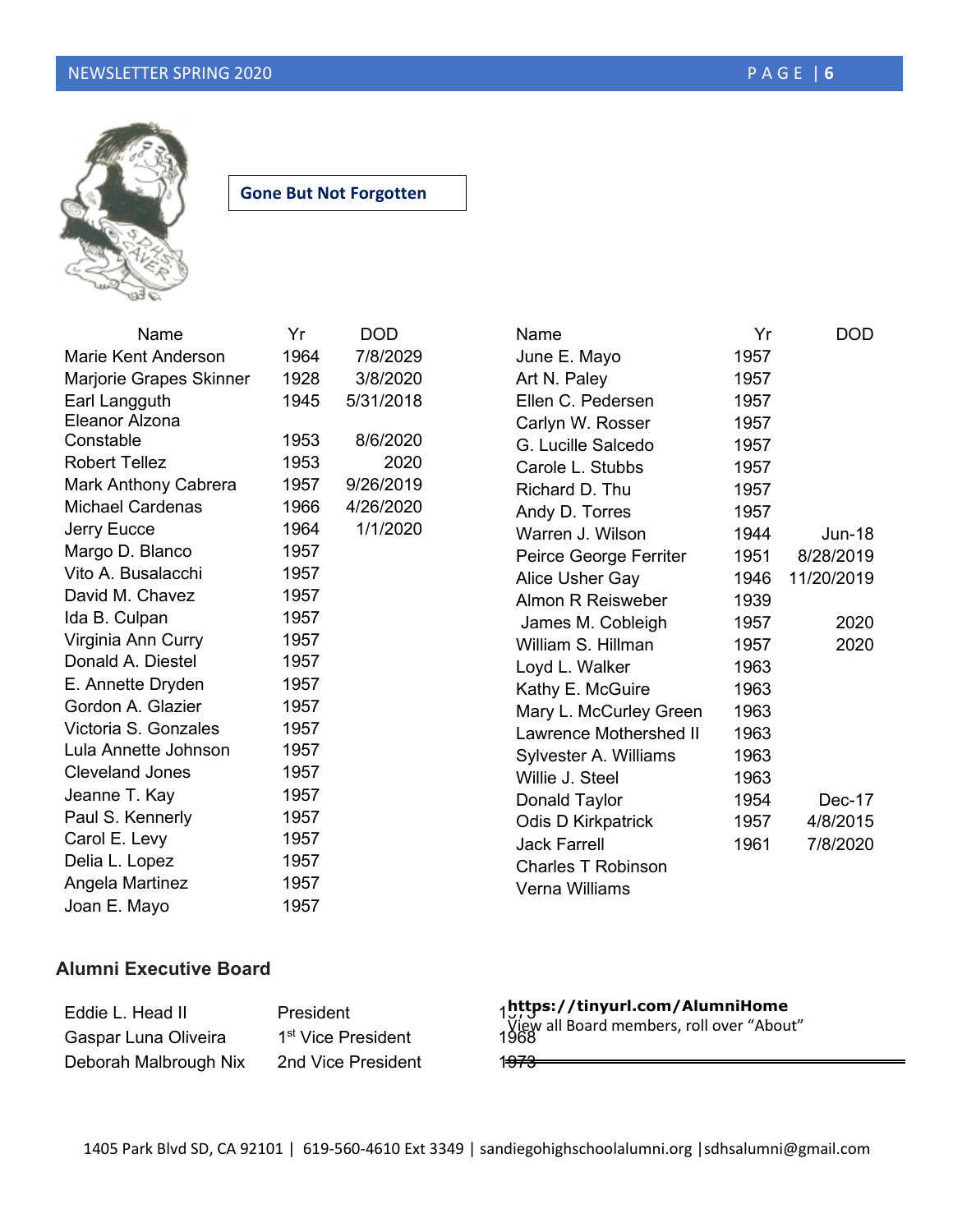## **San Diego High School Foundation, Inc. President's Message**

E. Rae Riner

This past year, The SDHS Foundation, Inc. has participated in many ways to enhance the academic, social and emotional well being of the students at San Diego High School.

The students have faced many new challenges since virtual education/Distance Learning, has been implemented .This has meant a great deal of separation from their teachers, peers and the patterns and habits to which they had become accustomed. We applaud the students for their resilience and feel honored to have contributed to student success in many different ways during these uncertain times.

Below are some of the ways in which we have shown our support and financial assistance in 2019- 2020:

\*Granted 52 College Scholarships in the amount of \$85,900. and administered additional renewables.

\*Established a budget of \$42,000 for program support to numerous clubs & organizations.

\*Contributed funds for Boys & Girls lacrosse, basketball, wrestling, badminton, and soccer.

\*Provided funds to assist teachers in scheduling guest speakers & practitioners.

\*Lent support to the Special Ed. Dept for numerous activities and projects.

\*Budgeted funds for hundreds of students to tour California colleges.

\*Supported both choir and drama clubs in providing on and off campus opportunities.

\*Partnered with the Parent/ Teacher/Student Organization helping to fund Teacher Appreciation Week.

\*Participated in Campus Action Partners (CAP) which supports teacher Projects with funding.

\*Provided \$3,000 to seniors for 2020 Yearbooks so all seniors could have a lasting memory of SDHS.

\*Note: many of the end of year activities had to be cancelled due to school closures, however, the funding will carry over when school is able to resume its on-site scheduling of classes and activities.

This year The SDHS Foundation, Inc. is focusing on new ways to increase our involvement and partnership, communication and presence by contributing to our newly created Facebook page & Instagram, the Principal's Caver Weekly and by gaining new Partners in Education.

One reason the San Diego High School, Inc. is able to lend such tremendous support to the students and staff at the school is because of a very dedicated Board of Trustees that believe in the future of our students.

#### **Class of 1971 50 Year Reunion**

Our 50 year reunion committee is planning a very memorable event to celebrate this occasion.

DATE: October 15 and 16, 2021 WHERE: Hilton San Diego Airport/Harbor Island

We are developing a website that I will post here in the near future.

Contact us: Cavers for ever, Patti https://tinyurl.com/Class-of-71